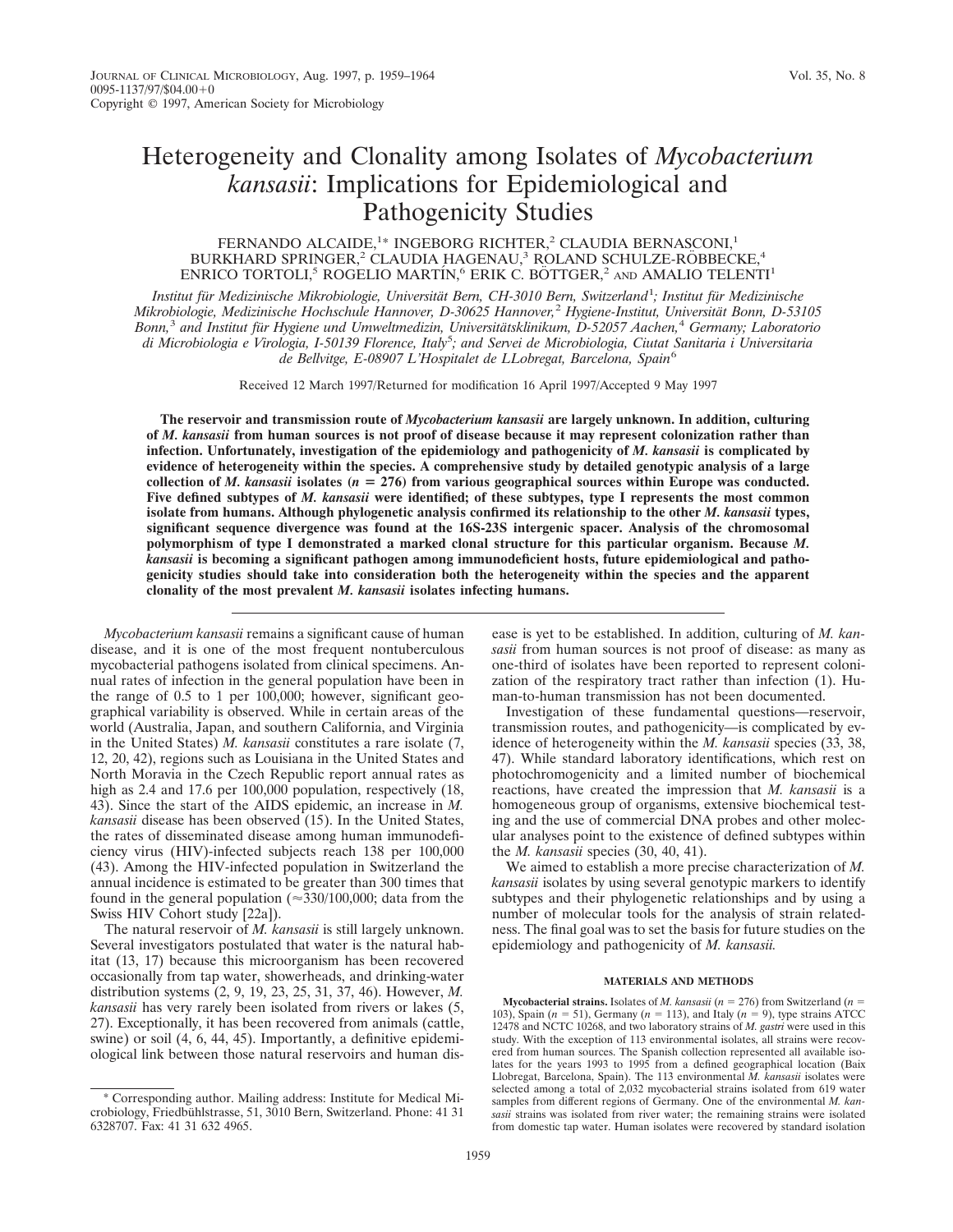

FIG. 1. Genotypic characterization of *M. kansasii*. (A) PCR-RFLP analysis of the *hsp65* gene after digestion with *Bst*EII and *Hae*III. Lanes I to V, five different patterns among the 276 *M. kansasii* isolates tested. (B) *gyrA* intein. The presence of the element is indicated by an amplification product of 1,665 bp (types I, IV, and V), and its absence is indicated by a PCR fragment of 392 bp (types II and III). Lanes m and m' reference markers (in base pairs).

methods, whereas specially adapted methods were used to recover the environmental isolates (27). Identification was performed by conventional phenotypic methods, including slow growth, photochromogenicity, nitrate reduction, Tween hydrolysis, catalase production, and urease (28). In addition, thin-layer chromatography was performed for the characterization of environmental isolates (identification of alpha-, methoxy-, and ketomycolates).

**Genotypic characterization.** PCR-restriction fragment length polymorphism (PCR-RFLP) analysis of the *hsp65* gene was performed for all isolates as described previously (39). Briefly, a 439-bp segment amplified by using primers conserved throughout the genus *Mycobacterium* (Tb11, 5'-ACCAACGATGGT GTGTCCAT; Tb12, 5'-CTTGTCGAACCGCATACCCT) was digested with *Bst*EII and *Hae*III (Boehringer GmbH, Mannheim, Germany). Restriction fragments were separated by electrophoresis on a 3% Metaphor agarose gel (FMC Bioproducts, Rockland, Maine) and were visualized by staining with ethidium bromide.

The AccuProbe (conventional old formulation; Gen-Probe Inc., San Diego, Calif.) hybridization test was performed with all isolates according to the recommendations of the manufacturer (Gen-Probe Inc). Results were expressed as relative light units (RLUs). Samples producing signals greater than or equal to 30,000 RLUs were considered positive (22).

Identification of intein elements in *gyrA* was performed for all human isolates and a representative number of environmental strains by PCR analysis of genomic DNA with primers H49 (5'-AGGTTGTGCGGCGGGATATTGGT) and H50 (5'-TTCCGCCCGGACCGCAGCCACG) (10). Cycling conditions included 30 cycles of denaturation at 95°C and annealing-extension at 70°C. The presence or absence of the *gyrA* intein was determined by amplification of 1,665 or 392-bp PCR products, respectively (10).

**Phylogenetic analysis.** Several representative strains from each PCR-RFLP group (type I,  $n = 12$ ; type II,  $n = 10$ ; type III,  $n = 3$ ; types IV and V,  $n = 1$  each) were investigated by partial 16S rRNA gene sequencing and analysis of the 16S-23S rRNA spacer. Determination of the first 500 nucleotides of the 16S rRNA gene was performed by using primer 285 (5'-GAGAGTTTGATCCTGG CTCAG) and primer 264 (5'-TGCACACAGGCCACAAGGGA), and the amplification products were sequenced by using primer 244 (5'-CCCACTGCTGC CTCCCGTAG) as described previously (21). The 16S-23S rRNA gene intergenic region was amplified by using conserved primers 248 (16S rRNA gene; 5'-GTGTGGGTTTCCTTCCTTGG) and 42 (23S rRNA gene; 5'-CCACAC GGGTTAACCTCGC). Sequencing of the complete spacer region was performed with primers 293 (the 3' part of the 16S rRNA gene; 5'-GAAGTCGTA ACAAGGTAGCC) and 41 (the 5' part of the 23S rRNA gene; 5'-TCCCAC GTCCTTCATCGGCTC) by PCR-mediated *Taq* cycle sequencing with an ABI 373 sequencer. The complete spacer sequences ranging from 270 to 292 bp were aligned with selected intergenic spacer sequences by considering the secondary structures. For phylogenetic analysis, regions of alignment uncertainty were omitted. Pairwise distances of more than 250 remaining nucleotide positions were calculated by weighting nucleotide differences and insertions-deletions equally (hamming distances)  $(8)$ . The phylogenetic tree was constructed by using the neighborliness method (36) as described previously (32).

**Strain relatedness analysis.** Analysis of chromosomal DNA restriction patterns by pulsed-field gel electrophoresis (PFGE) was performed as described previously (3) for all strains of PCR-RFLP type I and representative strains of all other types. In brief, subcultures of *M. kansasii* isolates were grown in Middlebrook 7H9 broth for 3 days and were incubated for the last 24 h with cycloserine and ampicillin. Pellets were incorporated into agarose plugs and lysed with lysozyme, sodium dodecyl sulfate, and proteinase K. Genomic DNA was digested with *Spe*I and *Dra*I (Boehringer Mannheim). Electrophoresis was done with a CHEF-DR III system (Bio-Rad) at 14°C for 22 h at 6 V/cm. The pulse time was ramped from 1 to 35 s for 22 h and then from 0.5 to 15 s for 6 h after *Spe*I digestion and from 4 to 44 s after *Dra*I digestion. Restriction fragments were visualized by staining with ethidium bromide, photographed, and scanned for analysis by using GelCompare package (Windows version 3.10; Applied Math, Kortrijk, Belgium). The results were presented as a dendrogram.

Two additional approaches for analysis of strain relatedness were based on the investigation of the major polymorphic tandem repeat (MPTR), originally described in *M. tuberculosis*, *M. gordonae*, and *M. kansasii* (14). Southern blot analysis was performed by using a probe from the *M. tuberculosis* MPTR. A PCR-based technique with primers MPTR-I (5'-CGCCGGTGCCGACGT TGCCC) and MPTR-F (5'-CTCTTCAATGCCGGCAGCTT) (14) at low and intermediate annealing temperatures (37 and 55°C, respectively) allowed for the generation of complex patterns for the purpose of strain typing.

## **RESULTS**

**Genotypic characterization.** *hsp65* PCR-RFLP analysis generated five different patterns among the 276 *M. kansasii* strains tested (Fig. 1A and Table 1). One hundred eleven clinical isolates (60 isolates from Switzerland and all 51 isolates from a defined geographical region in Spain) and the 2 reference strains presented the type I PCR-RFLP pattern. These isolates were also defined by a positive *M. kansasii* AccuProbe hybridization test result and the presence of *gyrA* intein. Of the remaining 165 isolates, most  $(n = 68)$  presented the PCR-RFLP type II pattern and were AccuProbe and *gyrA* intein negative. Isolates with PCR-RFLP patterns III  $(n = 34)$ , IV  $(n = 60)$ , and V  $(n = 3)$  appeared to be rarely isolated from human sources. Subtypes III and V could hybridize with AccuProbe, with borderline readings ranging from 25,600 to  $61,737$  RLUs, in contrast to RLU values of  $>200,000$  for type I strains. Type IV and V isolates carried a *gyrA* intein (Fig. 1B). The PCR-RFLP patterns *M. gastri* isolates were indistinguishable from those of *M. kansasii* type II isolates.

**Phylogenetic analysis.** The discriminatory power of partial 16S rRNA gene sequence analysis was limited, with nucleotide differences between the two main types, types I and II, being present at around nucleotides 35 and 50 (Fig. 2A). In contrast, the results obtained with the 16S-23S intergenic spacer con-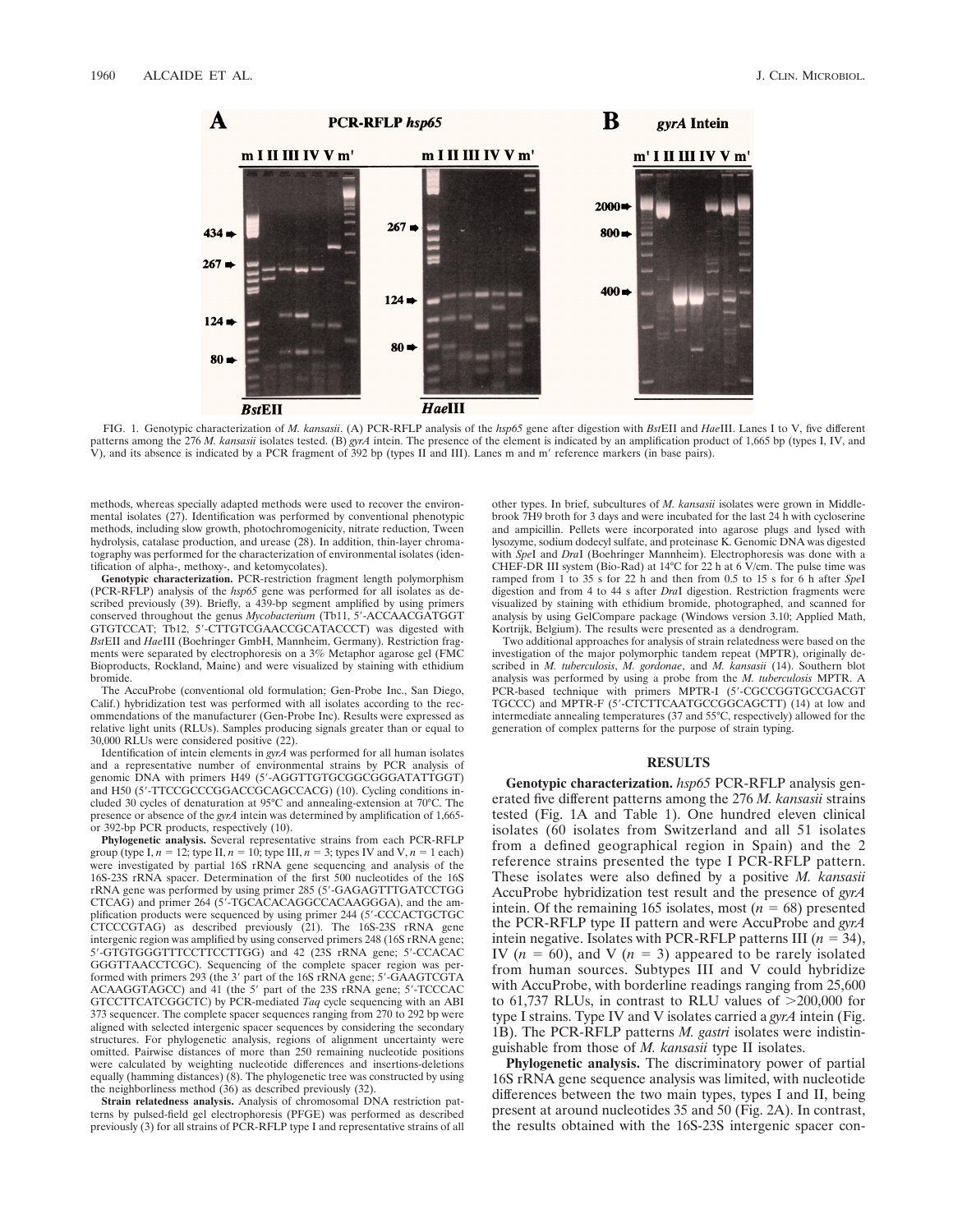| Strain and<br>type | No. of isolates |               | Bands (bp) by PCR-RFLP analysis of<br>hsp65 |                    | AccuProbe<br>result | gyrA intein<br>result |
|--------------------|-----------------|---------------|---------------------------------------------|--------------------|---------------------|-----------------------|
|                    | Human           | Environmental | $Bst$ II                                    | HaeIII             |                     |                       |
| M. kansasii        |                 |               |                                             |                    |                     |                       |
|                    | 111             |               | 245, 220                                    | 140, 105, 80       |                     |                       |
| П                  | 50              | 18            | 245, 145, 85                                | 140, 105, $(70)^a$ |                     |                       |
| Ш                  |                 | 32            | 245, 145, 85                                | 140, 100, 70       | Borderline          |                       |
| IV                 |                 | 60            | 245, 115, 85                                | 140, 115, 70       |                     |                       |
|                    | 0               |               | 325, 125                                    | 140, 100, 80       | Borderline          |                       |
| M. gastri          |                 |               | 245, 145, 85                                | 140, 105, 70       |                     | Indeterminate         |

TABLE 1. Genotypic characterization of *M. kansasii*

*<sup>a</sup>* Not present in all isolates.

firmed the *hsp65* PCR-RFLP data indicating the existence of well-defined types within *M. kansasii* (Fig. 2B). Nucleotide differences at the 16S-23S intergenic region between the type I and other *M. kansasii* types ranged between 13 and 38 bp (5 to 15%), with the highest homology being to *M. kansasii* type II. As expected, *M. gastri* was found to be closely related to *M. kansasii*, in particular to type IV. It is also noteworthy that other mycobacteria—in particular, *M. szulgai*—exhibited close homology with the various *M. kansasii* types (Fig. 3A), which determines the relative positions suggested by the phylogenetic tree (Fig. 3B). Minor differences in the spacer region were found among *M. kansasii* type II isolates; four (one strain representative of each type II variant; strains E-234, E-235, E-251, and E-263) are included in the phylogenetic tree.

**Strain relatedness analysis.** PFGE of the *M. kansasii* chromosomal DNA digested with *Dra*I generated 10 to 15 fragments ranging in size from 48.5 to 700 kb (Fig. 4). The degree of polymorphism within *M. kansasii* type I was limited, consistent with a clonal structure for this particular organism (24). This was particularly apparent when evaluating *M. kansasii* strains isolated over 3 years from patients living in a defined geographical location in Spain: all strains were included within five patterns representing minor differences in macrorestriction fragment polymorphisms. Furthermore, 11 of 51 (21.5%) type I clinical isolates from Spain presented a PFGE pattern identical to those of both type strains (ATCC 12478 and NCTC 10268) and one of four *M. kansasii* type I isolates from Switzerland. In contrast, significant polymorphism was found among the limited number of type II isolates investigated by PFGE (Fig. 4). Because only representative strains of types III and V were investigated by PFGE, no conclusion as to the diversity within those groups can be inferred. The marked degree of clonality for type I strains was further confirmed by analysis of the MPTR region by Southern blotting and by PCR-based techniques (data not shown).

# **DISCUSSION**

Two separate issues became apparent in this study: the heterogeneity of what is denominated *M. kansasii* and the clonal structure of the most prevalent subtype found in humans, *M. kansasii* type I. These two aspects have relevance for the char-

| A<br>M. kansasii Type I<br>M. gastri | Type II<br>Type III<br>Type IV<br>Type V | 32<br>GAAAGGTCTCTTCGGAGACA | в<br>M. tuberculosis<br>M. kansasii I<br>M. kansasii II<br>M. kansasii III<br>M. kansasii IV<br>M. kansasu V | AAGGAGCACCACGAAA--ACGCCCCA--ACTGG--TGGGGCGT-AGGCCGTGAG-GGGT-TCTT-GTCT-GTAGTGGGCGAGA<br>AAGGAGCACCACGAAAA-GCATCCCA--ACAAG--TGGGGTGC-AAGCCGTGAG-GGGT-TCTC-GTCT-GTAGTGGACGAAA<br>AAGGAGCACCACGAGAA-GCACTCCA--ACTGG--TGGGGTGC-AAGCCGTGAG-GGGT-TCTC-GTCT-GTAGTGGACGAGG<br>AAGGAGCACCACGAAAA--<br>AAGGAGCACCACGAAAA-ACACCCCA--ACTGG--TGGGGTGT-AAGCCGTGAG-GGGC-TCCC-GTCT-GTAGTAGACGGGC<br>AAGGAGCACCACGAAAA-ACTCCCCA--ATTGG--TGGGGTGT-AAGCCGTGAG-GGGT-TCCC-GTCT-GTAGTGGACGGGG                                                                 |
|--------------------------------------|------------------------------------------|----------------------------|--------------------------------------------------------------------------------------------------------------|----------------------------------------------------------------------------------------------------------------------------------------------------------------------------------------------------------------------------------------------------------------------------------------------------------------------------------------------------------------------------------------------------------------------------------------------------------------------------------------------------------------------------------------|
|                                      |                                          |                            | M. tuberculosis<br>M. kansasii I<br>M. kansasii II<br>M. kansasii III<br>M. kansasii IV<br>M. kansasii V     | GC-CGGGT-GC-ATGACAACAAAGTTGGCCACCAACACACTGTTGGGTCCTGAGGCAACA-C-TCGGA--CTTGT--TCC-A-<br>GC-CGGGT-GC-ACGACAACAAGC--AAAGCCAGACACACTATTGGGTCCTGAGGCAACA-C-TCGGGC--TCT--GTTCGA-<br>GC-CGGGT-GC-GCGACAACGAACG---AGCCAGACACACTATTGGGTCCTGAGGCAACA-C-TCGGGC--TTG--GCCAGA-<br>GC-CGGGT-GC-GCAACTGTAAATGAATCACCA-ACACACTATTGGGCCCTGAGGCAACAAC-TCGGA--CTTGT---CTGG-<br>GC-CGGGT-GC-GCAACAGCAAGCG---AGCCAGACACACTATTGGGTCCTGAGGCAACA-C-TCGGG--CTTGT--CTTGG-<br>GC-CGGGT-GC-GCAACAGCAAGCGAAACGCCGGACACACTATTGGGTCCTGAGGCAACA-C-TCGGG--TTTGT--CCC-A- |
|                                      |                                          |                            | M. tuberculosis<br>M. kansasii I<br>M. kansasii II<br>M. kansasii III<br>M. kansasni IV<br>M. kansasii V     | STCG-TTGTCCCAC-CATC-TTGGTGGTGGGGTGTGGTGTTTGAGAACTGGATAGTGGTTGCGA-<br>-ACTCGTCCAAGA-----G-TG-TTGTCCCAC-CATC-TTGGTGGTGGGGTGTGTTTTGAGAATTGGATAGTGGTTGCGA-                                                                                                                                                                                                                                                                                                                                                                                 |
|                                      |                                          |                            | M. tuberculosis<br>M. kansasii I<br>M. kansasii II<br>M. kansasii III<br>M. kansasii IV<br>M. kansasii V     | GCATC--AATGGATACGCTGCCG-GCTAG-CGGTGGCGTGTTC-TT-TGTGC-AA----TATTCT-TT-GGTTTTTGTTGTGT<br>GCATC-AAATGGATGCGTTGCCC--TAC--GGGTAGCGTGTTCTTT-TGTGC-AA-TTTTATTCT-TT-GGTTTT---TGTGT<br>GCATC-AAATGGATGCGTTGCCC-CTAC--GGGTGGCGTGTTCTTT-TGTGC-AA-TTTTATTCT-TT-GGTTTT---TGTGT<br>GCATC-AACTGGATGCGCTGCCG--TTCG-TGGCGGCGTGTTCTTT-TGTGC-AA-TTTTATTCT-TT-GGTTTTTGTAGTGT<br>GCATC-AACTGGATGCGTTGCCC-GCAG--GGGTAGCGTGTTCTTT-TGTGC-AA-TTTTATTCT-TT-GGTTTT---TGTGT<br>GCATC-AAATGGATGCGTTGCCC-CTAC--GGGTAGCGTGTTCTTT-TGTGC-AA-TTTTATTCT-TT-GGTTTT---TGTGT |

FIG. 2. Sequence analysis. (A) Alignment of partial 16S rRNA gene sequence data from the five types of *M. kansasii* and *M. gastri*. The display is limited to the region of polymorphism. Nucleotides different from those of *M. kansasii* type I are shown. Dashes indicate deletions. Dots indicate identity. (B) Alignment of the 16S-23S rRNA gene spacer region for the five types of *M. kansasii* and *M. tuberculosis*. Strain E-235 was chosen as a representative of *M. kansasii* type II. Arrows indicate helical structures. Positions that were not considered for phylogenetic analysis are printed in boldface.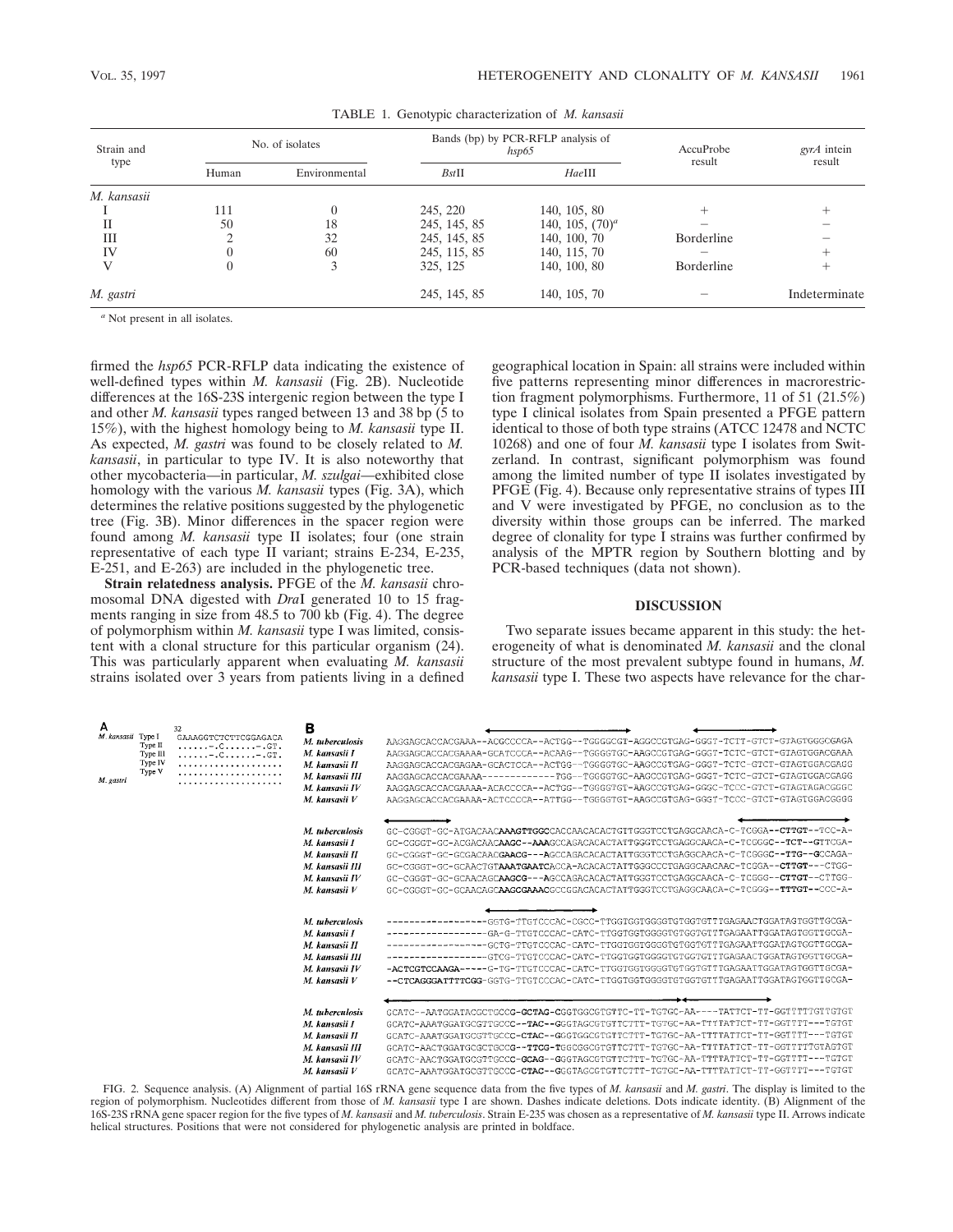

FIG. 3. Phylogenetic analysis. Hamming distances (A) and phylogenetic tree (B) derived from intergenic sequences of the 16S-23S rRNA gene showing the relationships of *M. kansasii* types to other representative mycobacteria. Hamming distances represent nucleotide differences among species for the approximately 250-bp spacer region investigated (identical organisms yield a value of 0). E-234, E-235, E-251, and E-263 represent minor variants of *M. kansasii* type II.

acterization of the species (and eventually for its taxonomy) and for future analysis of questions on the pathogenicity and epidemiology of this organism(s).

Detailed genotypic analysis of *M. kansasii* isolates allowed us to establish the existence of five well-defined types within this complex. Thus, our data extend and confirm prior reports of the heterogeneity within *M. kansasii* (14, 30, 33, 40, 41, 48). PCR-RFLP analysis of the *hsp65* gene readily distinguishes the different types, which we have numbered to coincide with the recent classification by Picardeau et al. (30). Of the five types, two, types I and II, constitute frequent clinical isolates. Type I, generally identified by a positive AccuProbe test, is the most frequent *M. kansasii* isolate from human sources worldwide (22, 33, 41). The environmental habitat of *M. kansasii* type I is unknown; it was not present among the 113 environmental *M.*



FIG. 4. Analysis of strain relatedness. (A) *Dra*I macrorestriction patterns by PFGE of representative isolates of reference strain ATCC 12478 (lane 1), *M. kansasii* type I (lanes 2 to 7), type II (lanes 8 to 10), type III (lane 11), and type V (lane 12). (B) The dendrogram is based on computer-assisted comparison of PFGE patterns. m, bacteriophage lambda ladder marker (range, 48.5 to 970 kbp).

*kansasii* strains isolated in Germany; however, it has recently been isolated from water (30). In contrast, type II is frequently isolated from both humans and the environment, and it is characterized by negative hybridization to the AccuProbe. The variability in the geographical distribution of type II is underscored by different isolation rates among laboratories (22, 33, 41). In the present study, type II represented one-third of clinical isolates from Switzerland, but was absent from the *M. kansasii* collection from Barcelona, Spain. Types III, IV, and V were rarely isolated from humans, but were present in environmental samples, most frequently from tap water. A comprehensive study (exposure, skin testing, and characterization of isolates) of patients, their contacts, and the environment in a defined geographical region would solve many of these questions.

Studies that use a precise description of the genotype of *M. kansasii* isolates will also be necessary to establish the role of environmental reservoirs in relation to human disease and to determine their respective abilities to colonize humans and to cause pulmonary infection or disseminated disease. In this context, it is interesting to analyze data from a recent study from Italy (41). There, it was reported that type I *M. kansasii* was responsible for pulmonary disease among nonimmunocompromised patients, while a majority of HIV-associated *M. kansasii* infections in that region were caused by AccuProbenegative organisms (likely to represent type II). A possible interpretation would be that HIV-infected patients become infected from a different source than nonimmunosuppressed hosts and that the organism infecting HIV-infected individuals may act as an opportunistic agent with a low intrinsic pathogenicity. A comprehensive analysis of the epidemiology and pathogenicity of *M. kansasii* isolates will require a precise definition of the infecting type.

The degree of heterogeneity within *M. kansasii* isolates raises the issue of definition of species. In the laboratory, *M.*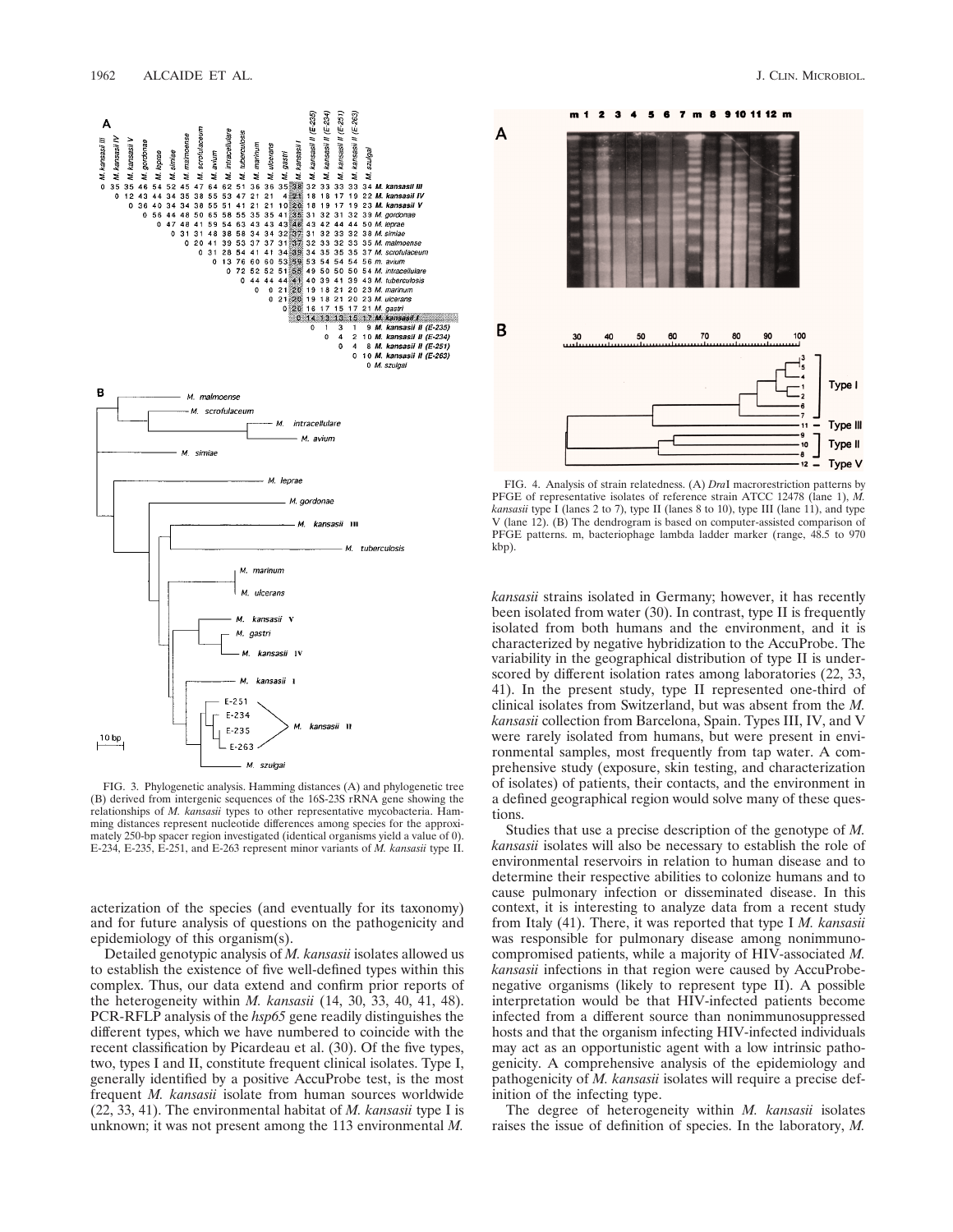*kansasii* is characterized by a limited number of biochemical tests and photochromogenicity (28). However, analysis of ribosomal DNA sequences (in particular, the intergenic spacer) indicates a moderate degree of divergence between the various *M. kansasii*, which in some cases positions some types closer to *M. gastri* and other mycobacteria than to *M. kansasii* type I. The findings with the *gyrA* intein (29) also deserve comment. In homogeneous taxa, such as *M. tuberculosis*, *M. leprae*, *M. malmoense*, and *M. xenopi*, the presence or absence of the *gyrA* intein is a characteristic of all strains within a species. In contrast, in poorly defined taxa, such as *M. flavescens*, *M. gordonae*, and *M. kansasii*, this characteristic fails to separate organisms along taxonomic lines (34). Whether the results of the overall analysis of genotypic data are enough to question the integrity of the species is the subject of debate (33). However, should major differences in pathogenicity and epidemiology among the various types emerge, it would constitute a reason to reassess the taxonomy of *M. kansasii.*

For the purpose of investigating the degree of strain relatedness and the issue of transmissibility in a population, as we have previously done for other mycobacteria  $(3, 11)$ , a 3-year collection of clinical isolates of *M. kansasii* from a defined geographical area in Spain (all of which corresponded to type I isolates) was analyzed. PFGE and other means of establishing strain relatedness identified minimal genetic polymorphism within the collection. When the analysis was extended to include strains from Switzerland and two reference strains (ATCC 12478 and NCTC 10268), a remarkable degree of conservation of the chromosomal structure at the macromolecular level was confirmed. While this phenomenon was recognized in previous studies (14, 16, 30, 33, 48), it has generated a minimal discussion about its significance. The apparent tight clonal structure of *M. kansasii* type I may result from the insufficient discriminatory powers of the techniques used, a paucity of repetitive mobile elements, or limited recombination within the species. However, it may reflect close adaptation to a host and a nonrandom association of virulence properties which effectively restrict divergence (26). Thus, the question emerges whether *M. kansasii* type I actually represents a strict human pathogen and raises the issue of humanto-human transmission. On the other hand, the clonal structure of type I and the lack of discrimination achieved with current molecular tools will limit the ability of investigators to study *M. kansasii* type I transmission events, in contrast to the significant contribution of these techniques to the understanding of the epidemiology of tuberculosis (35).

A more precise definition of the various types (subspecies or species?) among *M. kansasii* isolates will help provide an understanding of the key aspects of their biology. Because these organisms are becoming significant pathogens among immunodeficient hosts, future studies should take into consideration both the heterogeneity of the species and the apparent clonality of the most prevalent *M. kansasii* isolates infecting humans.

### **ACKNOWLEDGMENTS**

We thank G. E. Pfyffer and T. Bodmer for providing us with *M. kansasii* strains, S. T. Cole for primers H49 and H50, V. Vincent for sharing data prior to publication, and M. A. Domínguez, J. Dorca, M. A. Benítez, and K. Behringer for assistance.

This study was supported by grants from the Swiss National Science Foundation (31-039.295.93, to A.T.), the Spanish National Public Health Institute (FIS 96/0673, to R.M. and F.A.), the German Federal Ministery of Education and Research (02WT9307/5 to R.S.-R.), and the European Commission (High Resolution Automated Microbial Identification, to E.C.B). F.A. was partially supported by Spanish SEIMC-BAYER/1995 grant.

### **REFERENCES**

- 1. **Ahn, C. H., J. W. McLarty, S. S. Ahn, S. I. Ahn, and G. A. Hurst.** 1982. Diagnostic criteria for pulmonary disease caused by *Mycobacterium kansasii* and *Mycobacterium intracellulare*. Am. Rev. Respir. Dis. **125:**388–391.
- 2. **Bailey, R. K., S. Wyles, M. Dingley, F. Hesse, and G. W. Kent.** 1970. The isolation of high catalase *Mycobacterium kansasii* from tap water. Am. Rev. Respir. Dis. **101:**430–431.
- 3. **Burki, D. R., C. Bernasconi, T. Bodmer, and A. Telenti.** 1995. Evaluation of the relatedness of strain of *Mycobacterium avium* using pulsed-field gel electrophoresis. Eur. J. Clin. Microbiol. Infect. Dis. **14:**212–217.
- 4. **Chapman, J. S., J. S. Bernard, and M. Speight.** 1965. Isolation of mycobacteria from raw milk. Am. Rev. Respir. Dis. **91:**351–355.
- 5. **Collins, C. H., J. M. Grange, and M. D. Yates.** 1984. A review: mycobacteria in water. J. Appl. Bacteriol. **57:**193–211.
- 6. **Corner, L. A., R. H. Barrett, A. W. D. Lepper, V. Lewis, and C. W. Pearson.** 1981. A survey of mycobacteriosis of feral pigs in the northern territory. Aust. Vet. J. **57:**537–542.
- 7. **Dawson, D. J., M. Reznikov, Z. M. Blacklock, and J. H. Leggo.** 1974. Atypical mycobacteria isolated from clinical material in south-eastern Queensland. Pathology **6:**153–160.
- 8. **Eigen, M., and R. Winkler-Oswatitsch.** 1990. Statistical geometry in sequence space. Methods Enzymol. **183:**505–530.
- 9. **Engel, H. W. B., L. G. Berwald, and A. H. Havelaar.** 1980. The occurrence of *Mycobacterium kansasii* in tap water. Tubercle **61:**21–26.
- 10. **Fsihi, H., V. Vincent, and S. T. Cole.** 1996. Homing events in the *gyrA* gene of some mycobacteria. Proc. Natl. Acad. Sci. USA **93:**3410–3415.
- 11. **Genewein, A., A. Telenti, C. Bernasconi, S. Weiss, H. Rieder, M. Maurer, K. Schopfer, and T. Bodmer.** 1994. Molecular approach to identifying route of transmission of tuberculosis in the community. Lancet **342:**841–844.
- 12. **Gorse, G. J., R. D. Fairshter, G. Friedly, L. Dela Maza, G. R. Greene, and T. C. Cesario.** 1983. Nontuberculous mycobacterial disease. Experience in a southern California hospital. Arch. Intern. Med. **143:**225–228.
- 13. **Goslee, S., and E. Wolinsky.** 1976. Water as a source of potentially pathogenic mycobacteria. Am. Rev. Respir. Dis. **113:**287–292.
- 14. **Hermans, P. W. M., D. van Soolingen, and J. D. A. van Embden.** 1992. Characterization of a major polymorphic tandem repeat in *Mycobacterium tuberculosis* and its potential use in the epidemiology of *Mycobacterium kansasii* and *Mycobacterium gordonae*. J. Bacteriol. **174:**4157–4165.
- 15. **Horsburgh, C. R., Jr., and R. M. Selik.** 1989. The epidemiology of disseminated nontuberculous mycobacterial infection in the acquired immunodeficiency syndrome (AIDS). Am. Rev. Respir. Dis. **139:**4–7.
- 16. **Iinuma, Y., S. Ichiyama, Y. Hasegawa, K. Shimokata, S. Kawahara, and T. Matsushima.** 1997. Large-restriction-fragment analysis of *Mycobacterium kansasii* genomic DNA and its application in molecular typing. J. Clin. Microbiol. **35:**596–599.
- 17. **Joynson, D. H. M.** 1979. Water: the natural habitat of *Mycobacterium kansasii*? Tubercle **60:**77–81.
- 18. Kaustová, J., M. Chmelik, D. Ettlova, V. Hudec, H. Lazarova, and S. Rich**trova.** 1995. Disease due to *Mycobacterium kansasii* in the Czech Republic: 1984–89. Tuberc Lung Dis. **76:**205–209.
- 19. **Kaustov** 1981. Endemic occurrence of *Mycobacterium kansasii* in watersupply systems. J. Hyg. Epidemiol. Microbiol. Immunol. **25:**24–30.
- 20. **Kim, T. C., N. S. Arora, T. K. Aldrich, and D. F. Rochester.** 1981. Atypical mycobacterial infections: a clinical study of 92 patients. South. Med. J. **74:**1304–1308.
- 21. Kirschner, P., A. Meier, and E. C. Böttger. 1993. Genotypic identification and detection of mycobacteria—facing novel and uncultured pathogens, p. 173–190. *In* D. H. Persing, T. F. Smith, F. C. Tenover, and T. J. White (ed.), Diagnostic molecular microbiology: principles and applications. American Society for Microbiology, Washington, D.C.
- 22. **Lebrun, L., F. Espinasse, J. D. Poveda, and V. Vincent-Levy-Frebault.** 1992. Evaluation of nonradioactive DNA probes for identification of mycobacteria. J. Clin. Microbiol. **30:**2476–2478.
- 22a.**Malinverni, R.** Personal communication.
- 23. **Maniar, A. C., and L. R. Vanbuckethout.** 1976. *Mycobacterium kansasii* from an environmental source. Can. J. Public Health **67:**59–60.
- 24. **Maslow, J. N., A. M. Slutsky, and R. D. Arbeit.** 1993. Application of pulsedfield gel electrophoresis to molecular epidemiology, p. 563–572. *In* D. H. Persing, T. F. Smith, F. C. Tenover, and T. J. White (ed.), Diagnostic molecular microbiology: principles and applications. American Society for Microbiology, Washington, D.C.
- 25. **McSwiggan, D. A., and C. H. Collins.** 1974. The isolation of *M. kansasii* and *M. xenopi* from water systems. Tubercle **55:**291–297.
- 26. **Musser, J. M., J. S. Kroll, D. M. Granoff, E. R. Moxon, B. R. Brodeur, J. Campos, H. Dabernat, W. Frederiksen, J. Hamel, G. Hammond, E. A. Hqiby, K. E. Jonsdottir, M. Kabeer, I. Kallings, W. N. Khan, M. Killian, K. Knowles, H. J. Koornhof, B. Law, K. I. Li, J. Montgomery, P. E. Pattison, J. C. Piffaretti, A. K. Takala, M. L. Thong, R. A. Wall, J. I. Ward, and R. K. Selander.** 1990. Global genetic structure and molecular epidemiology of encapsulated *Haemophilus influenza*. Rev. Infect. Dis. **12:**75–111.
- 27. Neumann, M., R. Schulze-Röbbecke, C. Hagenau, and K. Behringer. Com-